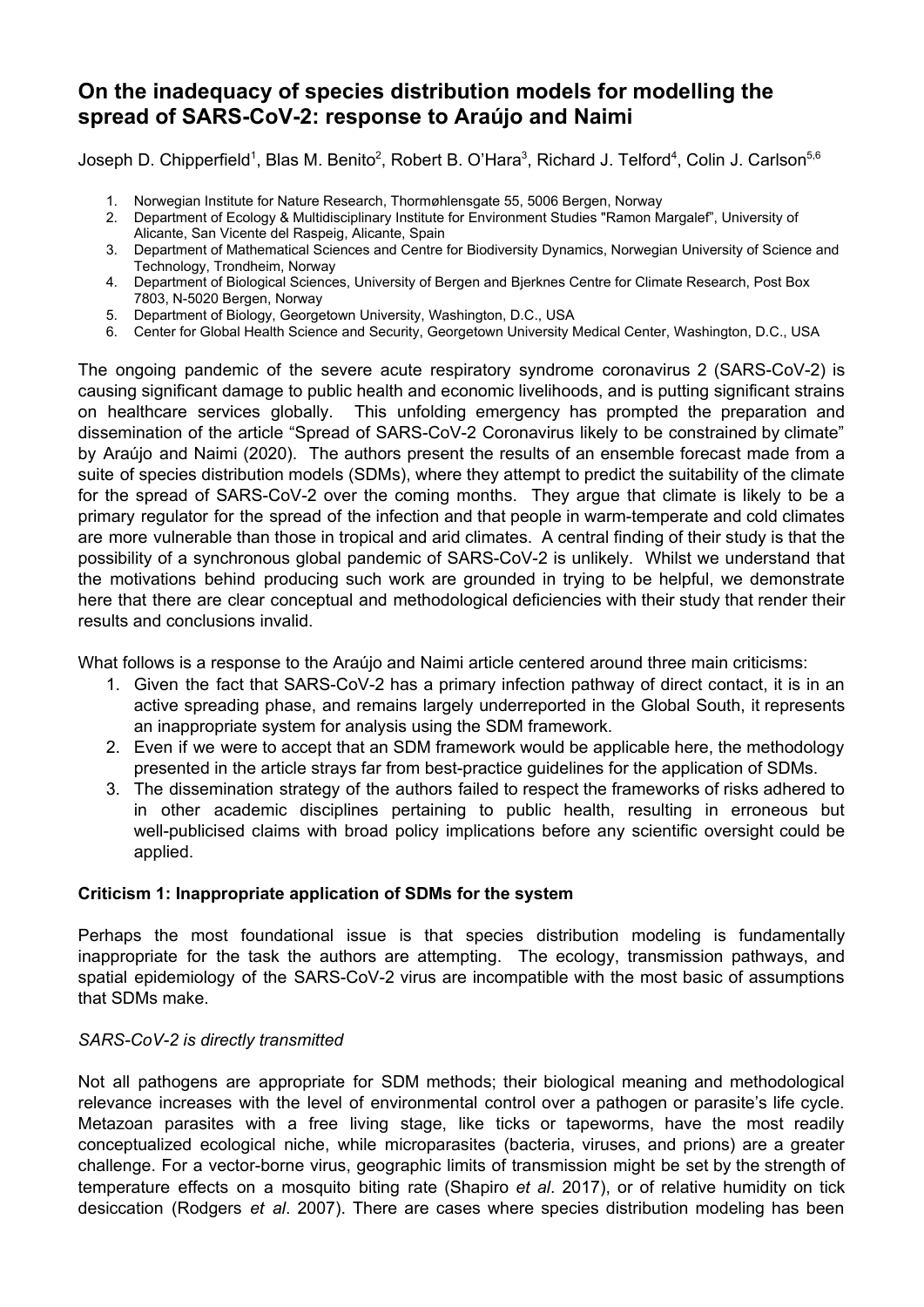helpful for influenza and for other coronaviruses, but only in accounting for where virus is detected in reservoirs or where spillover into humans occurs (Reeves *et al*. 2015; Williams *et al*. 2008; Zhu and Peterson 2014). These are processes with a much clearer set of drivers: for example, the density of intermediate livestock hosts (poultry for influenza, camels for MERS-CoV), or seasonal vegetation and precipitation drivers explaining the distribution and health of waterfowl. For SARS-CoV-2, a novel virus originating in a (presumed) single spillover event with an unknown geographic location (Andersen *et al*. 2020), these methods are again fundamentally inappropriate. Moreover, for the human-to-human outbreak of SARS-CoV-2, ecological determinism becomes less identifiable, and spatial structure of outbreaks is more determined by social contact patterns. This is especially true for human respiratory viruses: climatic influences on aerosol transmission are doubly confounded through microclimate effects, especially if most human-to-human contact occurs indoors.

Producing a model that indicates some regions might not be at risk due to climate misses the fact that, for the most part, all parts of the world are at risk from all respiratory viruses. This isn't to say climate drivers aren't relevant, but instead, that their signal is much less identifiable, and often requires specialized methods that look at incidence (case totals and severity over time and space), rather than geographic occurrence (binary presence/absence). Influenza offers a useful comparison point: temperature and relative humidity are strong drivers of seasonal influenza outbreak severity, duration, and geography (Lowen and Steel 2014), but these influences are still poorly understood and hotly contested, and exploring them has required specialized epidemiological models (Marr *et al*. 2019; Park *et al*. 2019). Drawing an inference that some regions are outside influenza risk based on these findings would be fundamentally inappropriate: influenza remains transmissible anywhere in the world, between any two people.

This doesn't mean climate-based SDMs *cannot* be run. Machine learning methods will almost always pull signals from predictors and outcomes with spatial structure, even when the predictors have no causal link to outcomes (Fourcade *et al*. 2017). In ecology, modeling the presence of any entity based only on climate will certainly lead to the conclusion that climate is a predictor of the presence of said entity, whatever the strength of the effect is. For example, a niche model could be run with identical procedures to the Araújo and Naimi paper with a geolocated database of HIV cases. Despite long-term indirect effects of climate through socioeconomic development on HIV (Burke *et al*. 2015), there is no part of the world unsuitable for HIV transmission. If a niche model were run for HIV, it could indeed perform with high accuracy, and be read by an uninformed ecologist as implying Africa has more suitable climates for HIV than the rest of the world, while the Arctic and Antarctic are too cold for sexual transmission to occur. This would be readily debunked, missing the obvious realities of why HIV prevalence is highest in Africa (weakened public health infrastructure due to colonialism and cultural factors influencing heterosexual transmission). By ascribing climate as the proximal determinant of the distribution of SARS-CoV-2, the authors have here committed a nearly identical fallacy.

## *The distribution of SARS-CoV-2 is not in equilibrium with climate*

Putting aside for the moment the lack of adequacy of SDMs to model the spread of respiratory viruses, there are also major issues with their use to model the spread of an ongoing pandemic. SDMs rely on the key assumption that the target species is in equilibrium with climate, meaning that its distributional data must be a fair representation of the combination of climatic conditions at which the species thrives (Guisan and Zimmermann 2000). However, environmental stochasticity coupled with non-environmental factors such as dispersal limitations and/or historical or biogeographical constraints prevent species reaching an equilibrium status, even after thousands of years of steady dispersal during the climatically stable Holocene (Araújo and Pearson 2005, Svenning and Skov 2004). This is particularly true for invasive species during the introduction and colonization stages of the invasion (Theoharides and Dukes 2007; Phillips *et al*. 2008), when their observed distributions do not match their potential distributions due to lags in range filling related with colonization time lag and/or dispersal limitations. In the context of SDMs, modelling the distribution of the ongoing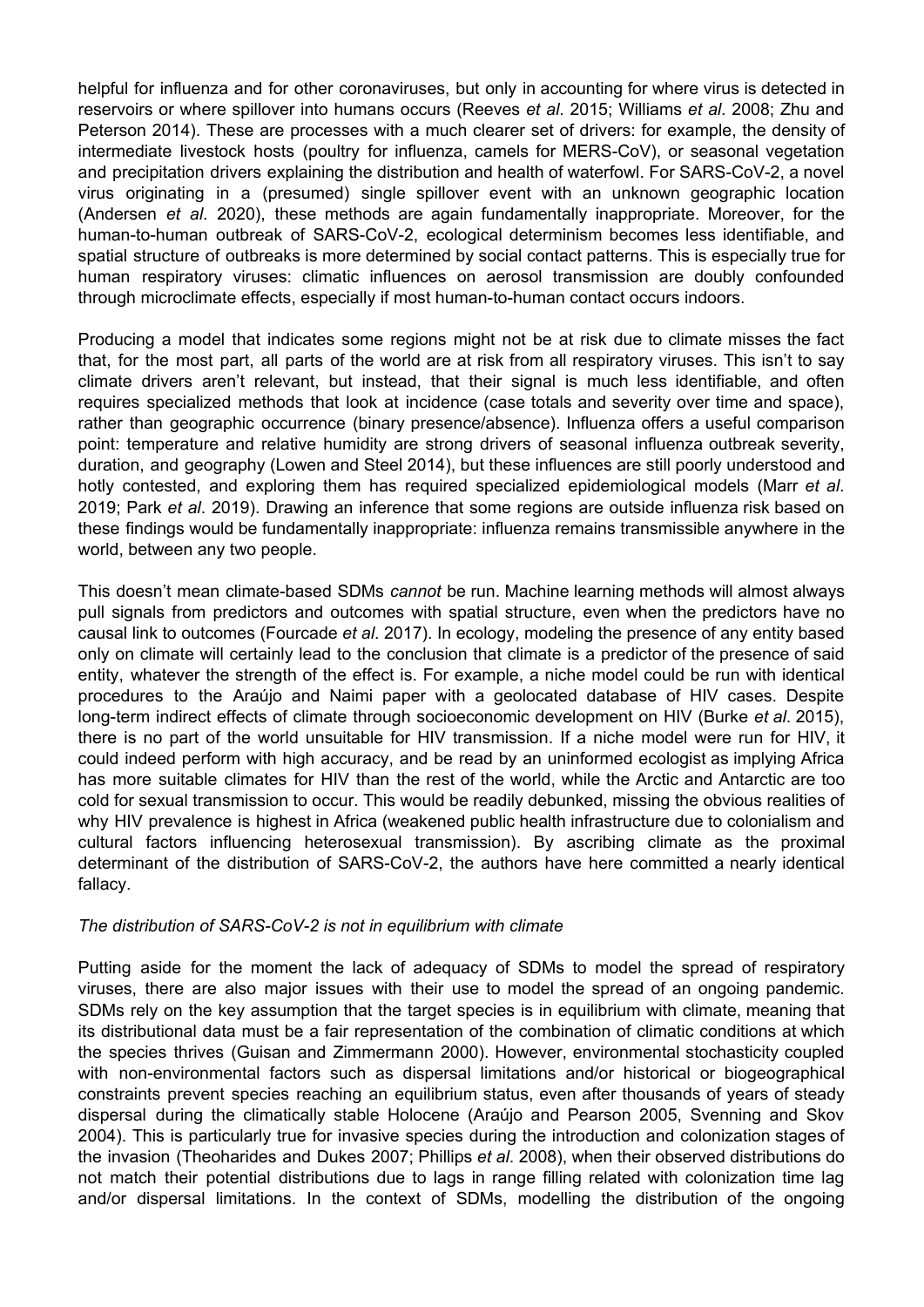SARS-CoV-2 pandemic faces the same very challenges modelling invasive species in the earlier stages of invasion does. These challenges generally involve the modelling of truncated climate envelopes that lead to underprediction of the potential distribution of the target taxon (Václavík and Meentemeyer 2012).

The assumption of equilibrium with climate must be "pondered carefully and stated explicitly", more so when SDMs are to be transferred to a different time or space (Araújo and Peterson 2012). Araújo and Naimi argue that the distribution of SARS-CoV-2, due to its fast spread, may have reached equilibrium with climate, and therefore, SDMs are suitable to project the risk of spread in the forthcoming months. However, the ongoing changes in the distribution of SARS-CoV-2 (see figure 1) is highly suggestive of an organism that fulfills all the standard criteria of not being in distributional equilibrium with its climate.

To test the authors' assumptions of equilibrium, we run one of the SDMs used in the ensemble forecast of Araújo and Naimi using data at different stages of the epidemic. We used a Generalized Additive Model (Wood 2017) parameterised with all available data at three different stages: the early stage of the epidemic (22<sup>nd</sup> January 2020), the period during which the Araújo and Naimi manuscript was being prepared (11<sup>th</sup> March 2020), and two days after the Araújo and Naimi manuscript was placed on a preprint server (18<sup>th</sup> March 2020). We used the same climatic covariates as the authors did from the CHELSA climatology dataset (Karger *et al*. 2017): the accumulated precipitation and the mean, minimum, and maximum temperature. Using these models we made a prediction of the probability of occurrence of the virus for each cell in the April climatology layer (figure 2).

If the distribution of SARS-CoV-2 really was in equilibrium with climate then the predicted distributions of the virus would be similar. In figure 2 we demonstrate stark differences between the predicted distributions. The difference between the early and manuscript-preparation stages is to be expected as almost two months of confirmed case data was collected between these stages. To this the authors might argue that the virus was not in equilibrium with the climate in January, hence why the April predictions are poor when only using data from this time period, but that now it has settled into an equilibrium. However, this notion is quickly disabused when we consider the continental-scale increases in predicted occurrence in north-central Asia and central North America when we use the full confirmed cases dataset updated only two-days after the authors submitted their article to the preprint server.

## *Public health interventions are ignored*

A final conceptual problem with the application of SDMs to the spread of SARS-CoV-2 is the difference between ecological and epidemiological patterns of occurrence, and the unique nature of epidemic data. Since the origin of a novel coronavirus in Hubei Province, governments at every scale have been working to contain the outbreak. In the most mild cases, this has involved recommendations of social distancing or travel restrictions; in the case of China and Italy, entire cities have been quarantined for extended periods. As for any other human-to-human pandemic, all scientific evidence indicates the strongest determinant of the epidemic's course will be individual behavioral choices, and the public health measures put in place to influence or encourage them; the effect of climate is almost certainly dwarfed by the mobilization of an international emergency response. The entire world is moving rapidly to contain the pandemic and crucially, strategies vary significantly across countries and within them. Treating occurrence data from countries with this range of control strategies as equal only further obscures biases that might accidentally correlate with climate, and lead to misleading conclusions.

# **Criticism 2: Flaws in the application of the SDMs**

Even in the core fields of application of SDMs such as biogeography and macroecology, there are a number of well-documented and commonly encountered misapplications that have led to a large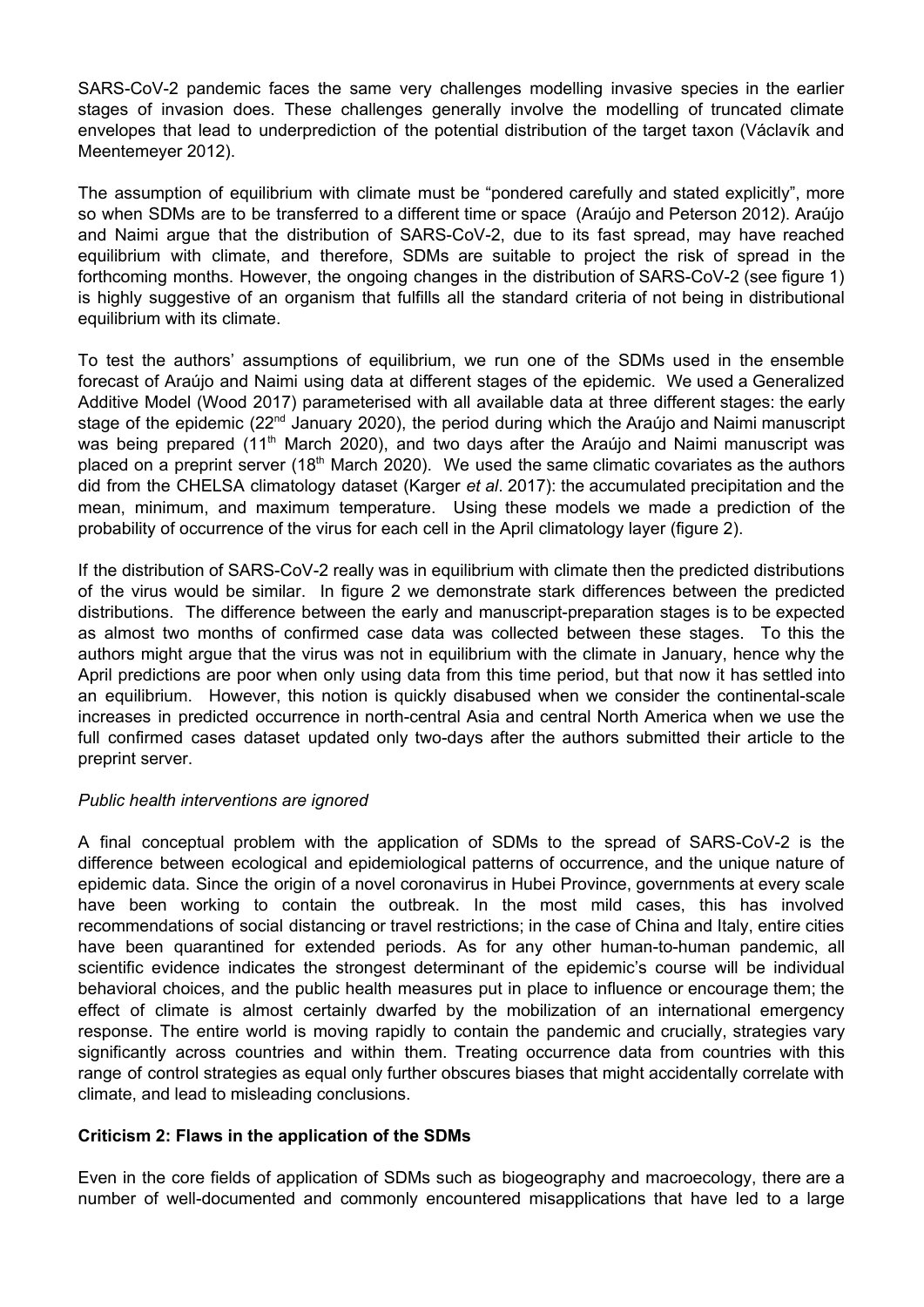variation in the quality of predictions of species' ranges (Thuiller *et al*. 2004). These concerns resulted in the authors contributing to the publication of a paper defining a number of standards that future applications of SDMs should adhere to in order to prevent poorly-grounded inferences and incorrect advice being provided to managers and policy-makers (Araújo *et al*. 2019). But assessing the SARS-CoV-2 analysis under their own assessment criteria, we find the study to be mostly 'deficient' - the lowest grade possible under their classification scheme. Here follows a list of their assessment criteria for which their study fails to meet the required standards and the rationale for such classification.

## *The response variable has high spatial error and is inadequately sampled*

Araújo and Naimi use a response variable that is derived from the number of reported cases in the John Hopkins University Mapping 2019-nCoV portal (Dong *et al*. 2020). The Dong et al. (2020) dataset is designed to feed an app dashboard, not to calibrate SDMs, and therefore its geocoding doesn't need to be accurate. In fact, the dataset reports covid19 cases "at the province level in China, at the city level in the USA, Australia, and Canada; and at the country level otherwise". This implies that almost half of the training data used by Araujo and Naimi to fit their SDMs considers the climatic conditions occurring at the geographical centroids of very large and environmentally heterogeneous regions of the world. For example, all the Russian case data is associated with the climate at a single point in the middle of a forest of the Yeniseysky district of Krasnoyarsk Krai; a location far away from any centres of human population. From figure 1 we can see other similar problematic spatial errors in the mapping of confirmed cases of COVID-19 in countries such as Brazil and Greenland.

This particular issue is worsened by the arbitrary criterion adopted by Araújo and Naimi, who assumed that places with fewer than five reported cases would unlikely be representative of the distribution of SARS-CoV-2 and therefore categorised those as 'absences' for the purposes of distribution modelling. Five cases aggregated across a city is much more relevant than five cases aggregated across an entire country and, as is apparent from Figure 1, this naive classification without accounting for the spatial extent of the aggregation results in the removal of nearly all reported cases in the US and Saharan and Sub-Saharan Africa. The latter is particularly telling because it is exactly about these regions that the authors make the bold claim that, according to their model results, they should be considered 'low-risk'.

Moreover, underreporting is a documented issue in many countries, and low case counts can represent early stages of the spread of the coronavirus. Surveillance in Africa is notably incomplete, given both limited diagnostic capacity and high comorbidities with other severe respiratory infections (e.g., meningococcal meningitis in West Africa), and may register as a number of false negatives. Considering that the lack of testing during the early stages of the pandemic has been widespread (Li et al. 2020), especially in the Global South, this strategy of treating such data points at 'absences' is risky. While we understand the intention to not include terminal importations (imported cases that do not start outbreaks), better-suited frameworks were developed during the Zika epidemic that directly analyze terminal importations, and extrapolate how climate and epidemiological drivers determine where outbreaks can and cannot be established (Fox *et al*. 2019).

Instead, filtering occurrences with small reported outbreaks (as the authors have) was likely to produce the exact finding the authors achieved: better-funded surveillance systems in the Global North are correlated with temperature, leading to the prediction that Saharan and sub-tropical biomes might be too arid for COVID-19 transmission.

#### *Assessment of sufficiency/adequacy of predictor variables not performed*

The authors use one precipitation and three temperature related climatologies from the CHELSA dataset (Karger *et al*. 2017). Even if we put aside, for reasons stated earlier in this paper, that these climate variables are likely to be very distal predictors at best, there are still significant problems with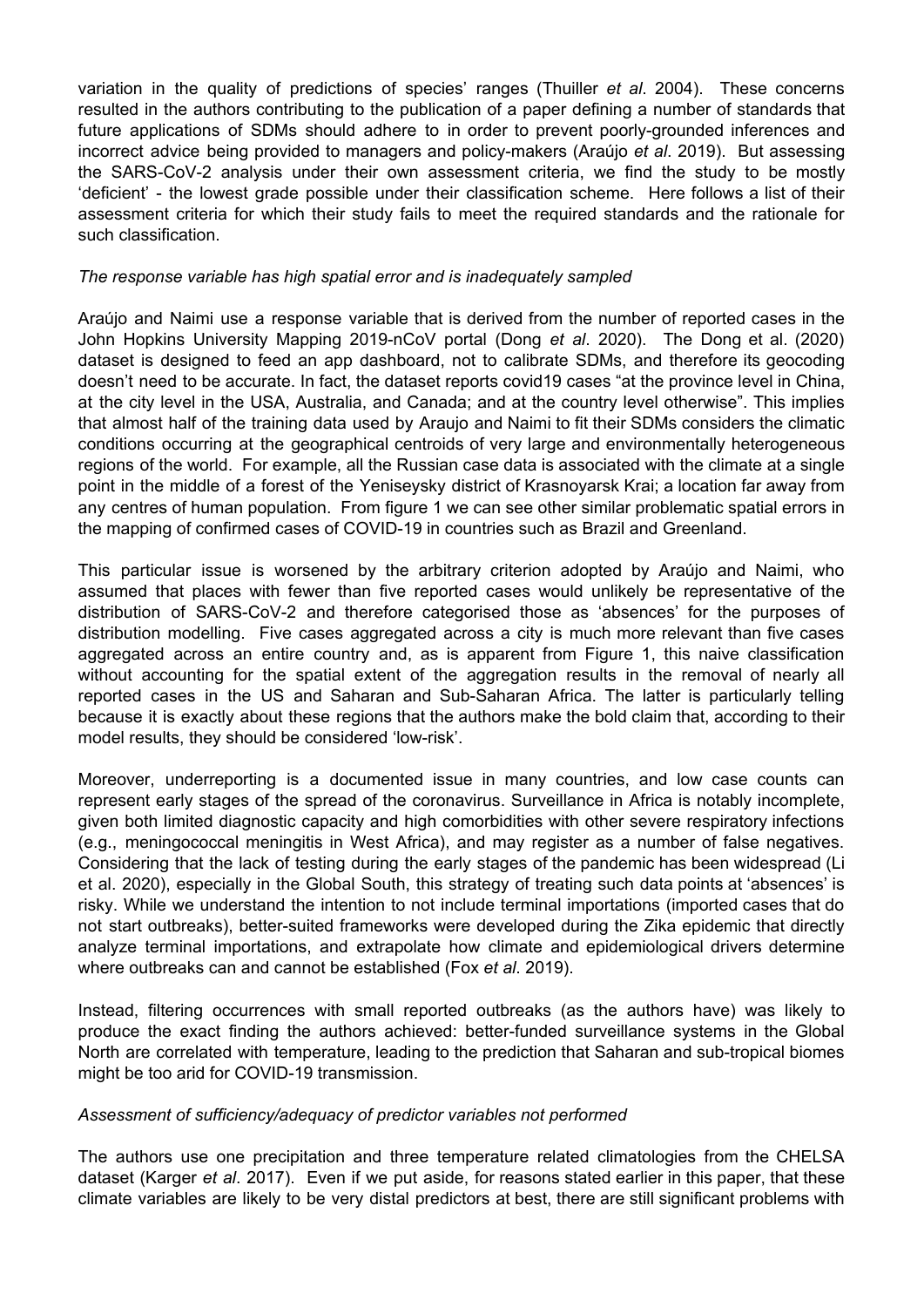mismatched spatial scaling between the response and predictor variables. The CHELSA dataset is applied at the relatively fine-scale 30 arc second resolution (resulting in grids of approximately 1km resolution at the equator). However, given the inconsistent nature of the response variable, it is unclear how the authors reconcile these scale issues and harmonise the predictor and response datasets. For those countries represented in the John Hopkins data by a single centroid coordinate (such as Brazil and Russia), is there any attempt to address the fact that cases from these countries can cover a broad range of climatologies? The manuscript is silent about what spatial averaging of the predictor variables was performed, if any.

Additionally, when predictor variables are highly correlated it becomes difficult to assess statistically which of those is the primary driver of changes in the response variable (Dormann *et al*. 2013; De Marco Júnior and Corrêa Nóbrega 2018). This causes two main problems: firstly, this widens the uncertainty associated with the estimation of the parameters and, secondly, this can cause bias and uncertainty of predictions into areas where the correlation structure between the predictor variables breaks down (Engler and Rödder, 2012). Here, Araújo and Naimi use three temperature-related predictor climatologies (mean, minimum and maximum) that, unsurprisingly, are highly correlated (the April temperature-based climatologies have a *minimum* Spearman's correlation value of 0.995). Beyond the regularisation routines employed in a small subset of the models in the ensemble (MAXENT provides internal LASSO regularisation, Phillips *et al*. 2017), there is no attempt by the authors to assess the degree to which such collinearity biases their predictions or to address such collinearity through employing consistent fitting mechanisms or predictor variable pre-processing. None of the recommendations of addressing collinearity concerns in the Dormann *et al*. 2013 review have been applied.

## *No checking of model assumptions or justification of complexity*

The authors test the performance of the models through measures of predictive success (area under the curve and the true skill statistic; Fielding and Bell 1997) calculated on subsets of the dataset. These performance criteria give relative estimates of the predictive performance of the models contained in the ensemble but do not adequately test for situations where the model is under- or overspecified- (i.e. where important predictor variables are absent or where too many extraneous predictors are present respectively). There is no application of methods that give appropriate weightings to penalise for model complexity (such as the information criteria approaches described in Burnham and Anderson 2002) and there is no attempt to perform model checking through analysis of residuals (such as through the deployment of residual checking software such as that in the DHARMa package, Hartig 2020) which may diagnose cases of missing predictor variables. Whilst some of the models employed in the ensemble (such as MAXENT) do have some internal regularisation routines, once these are incorporated into the ensemble it is unclear how their parsimony enforcement is diluted with other models that do no parsimony weighting as part of the fitting process. In either case, regularisation does not help if the model is under-specified.

## **Criticism 3: Poor dissemination strategy**

In addition to the conceptual and technical points mentioned earlier in this response, we believe that it is also very important to address a number of problematic aspects to the way in which the announcement of this research was made available to the public. On  $13<sup>th</sup>$  March 2020 the official twitter account of the Ecography journal published a tweet showing an animated GIF of the predicted distribution of 'spreading risk' for COVID-19 in different months of the year. At this point in time there was no preprint available to make an accurate assessment of the provenance of the predictions of spreading risk, the submitted version of the article was still undergoing peer-review, and it wasn't even clear which journal was handling the submission. Although the situation could be ascertained by following the link in the tweet to the authors' blog (and this was eventually clarified in response to the original tweet), the tweet itself did not make it clear that the work was unpublished and, to the casual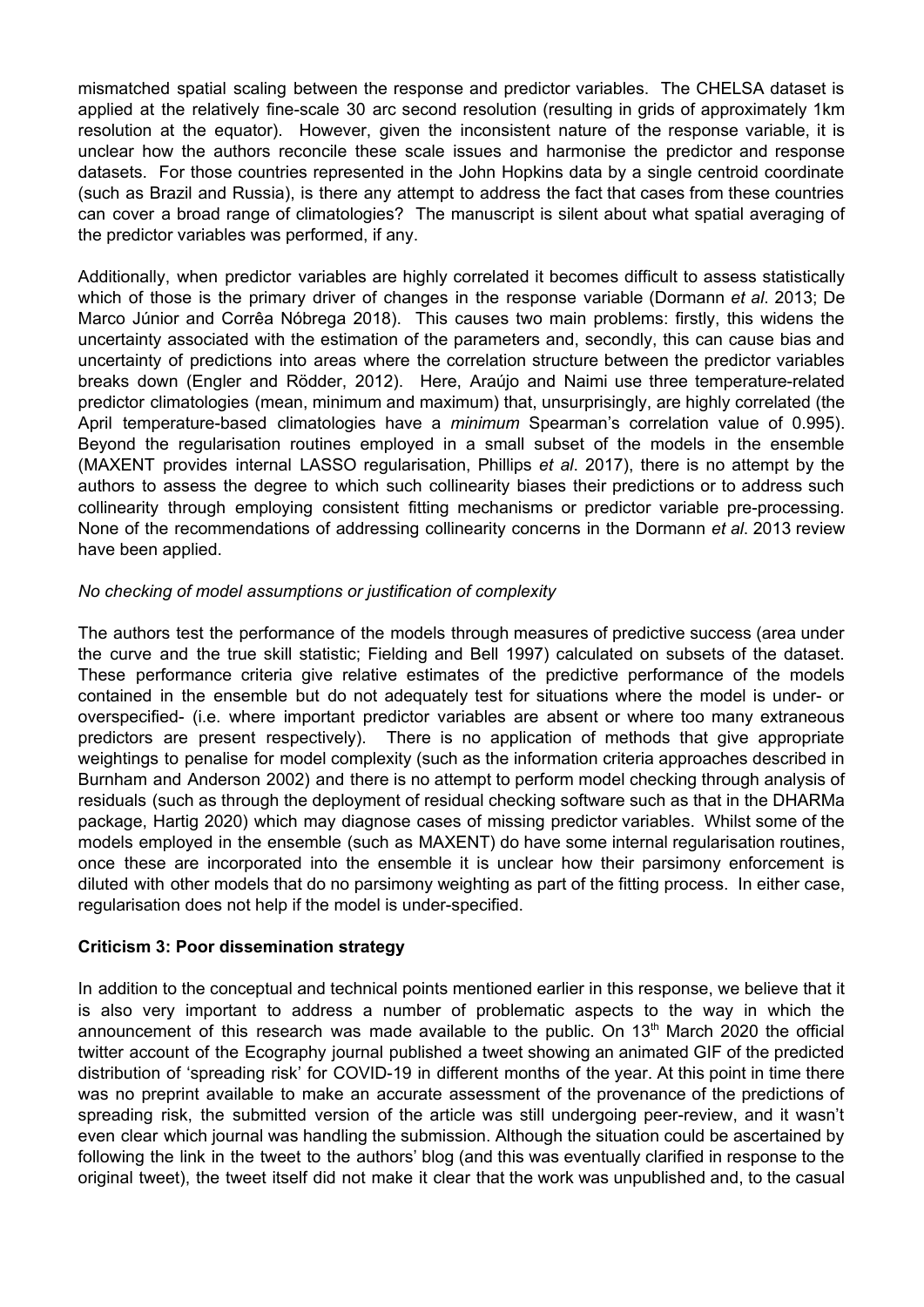observer, the tweet looked like the journal promoting an accepted research paper due to be published in an upcoming issue.

A preprint version of the article did not appear on medRxiv until 16th March 2020. After some criticism of the unusual situation of the official twitter account being used to promote the yet-unpublished work of members of its editorial team, Ecography eventually deleted their original tweet. Unfortunately, in the meantime, significant damage had already been done; various media outlets had picked up the research and had already reported on the outputs contained within. The irregular dissemination strategy of the authors had directly led to the reporting of findings based on unpublished research that at the time hadn't been deposited in a preprint server, with significant implications for public health, during a global pandemic.

The authors have responded to this criticism by arguing that peer review can be a long and frustrating process and that, given the urgency of the situation, they had a moral obligation to disseminate the research outputs early. We agree that, in certain situations, there can be a case for releasing research outputs before they have been given a chance to be reviewed by the community but, in these situations, there are two clear points that differ from the case presented here:

- First, the full data and methodology need to be released publically. Long after the initial research outputs were announced there was still no access to the preprint. Only an incomplete version of the methodology was made available to the community and this led to the situation where the research outputs were being widely reported on before any scientific scrutiny could be applied.
- Secondly, in the absence of a preprint, social media was employed as the main tool of dissemination. Figures shared over social media without context or an underlying scientific article have a wide scope to be interpreted incorrectly. In particular, it was difficult even for trained ecologists to ascertain the meaning of 'spreading risk' as employed by the authors in the main figure accompanying the social media posts by following the summarised methodology contained in the blog post. There seemed little regard for how this term would be interpreted by a wider audience.

Although the stakes of ecological problems are often global and consequential, the nature of the problems addressed by ecologists and epidemiologists are fundamentally different - as are the nature of problems addressed by the majority of epidemiologists versus the specific infectious disease epidemiologists working on COVID-19. During an unprecedented crisis, most scientists will want to participate and contribute helpful efforts. However, there is a tremendous possibility for harm when ecologists produce hasty work outside their expertise. Many disease ecologists are working in collaboration with teams led by epidemiologists and public health response programs, forming consortia of skills in medicine, epidemiology, biostatistics and many others. But small teams pursuing ecological research on COVID-19 with little to no familiarity with the nuances of a zoonotic virus pandemic - an entire rich subfield of research that draws on ecology but is based far outside it should be careful before disseminating work that has yet to be sense-checked by researchers working in outbreak response. As a best case, it may draw criticism and undermine the credibility of individual scientists, or broader disciplinary traditions like species distribution models. As a worst case, it may genuinely influence the public response to public health interventions. For example, by falsely convincing people living in certain areas that the risk they face from COVID-19 is low or that virus seasonality will render public health interventions irrelevant, we undermine social distancing efforts and other advisory policies. Social media and press coverage of claims like those proposed by Araújo and Naimi, if widely disseminated enough to change the behavior of an uninformed audience, might have the potential to quite literally put millions of people back at risk during the highest fatality pandemic of our lifetimes.

## **Acknowledgements**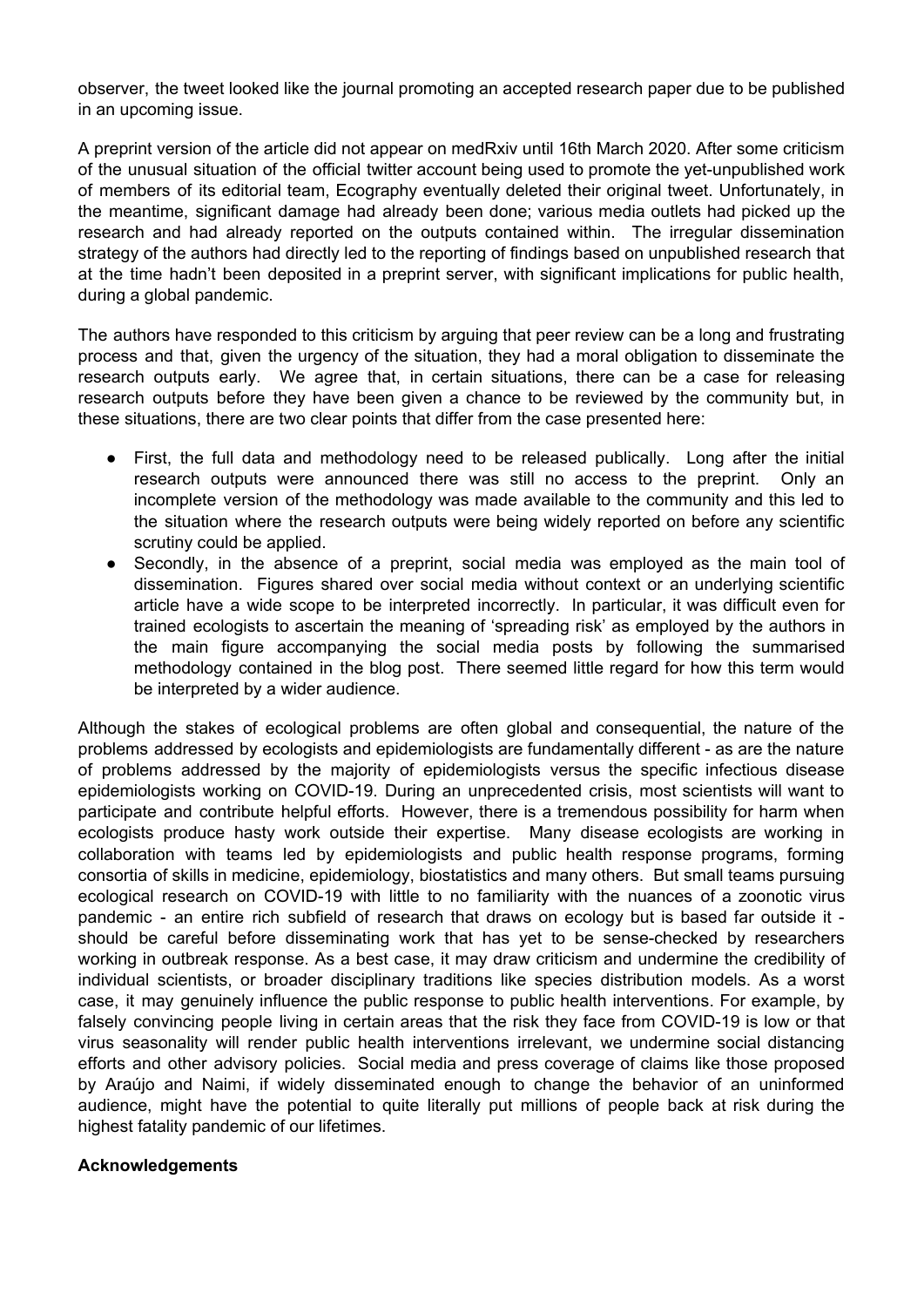The authors would like to thank Bob Muscarella for his constructive comments on an earlier draft of the manuscript.

#### **References**

- Andersen, K. G., Rambaut, A., Lipkin, W. I., Holmes, E. C., Garry, R. F. (2020) The proximal origin of SARS-CoV-2. Nature Medicine, https://doi.org/10.1038/s41591-020-0820-9
- Araújo, M. B., Anderson, R. P., Barbosa, A. M., Beale, C. M., Dormann, C. F., Early, R., Garcia, R. A., Guisan, A., Maiorano, L., Naimi, B., O'Hara, R. B., Zimmermann, N. E., Rahbek, C. (2019) Standards for distribution models in biodiversity assessments. Science Advances, 5, DOI: 10.1126/sciadv.aat4858
- Araújo, M. B., Naimi, B. (2020) Spread of SARS-CoV-2 coronavirus likely to be constrained by climate. MedRxiv https://doi.org/10.1101/2020.03.12.20034728
- Araújo, M. B., Pearson, R. G. (2005) Equilibrium of species' distributions with climate. Ecography, 28, 693-695.
- Araújo, M. B., Peterson, A. T. (2012) Uses and misuses of bioclimatic envelope models. Ecology, 93, 1527-1539.
- Burke, M., Gong, E., Jones, K. (2015) Income shocks and HIV in Africa. The Economic Journal, 125, 1157-1189.
- Burnham, K. P., Anderson, D. R. (2002) Model selection and inference: a practical information-theoretic approach. Springer-Verlag, New York.
- De Marco Júnior, P., Corrêa Nóbrega, C. (2018) Evaluating collinearity effects on species distribution models: an approach based on virtual species simulation. PLoS ONE, 13, e0202403
- Dong, E., Du, H., Gardner, L. (2020) An interactive web-based dashboard to track COVID-19 in real time. Lancet, https://doi.org/10.1016/S1473-3099(20)30120-1
- Dormann, C. F. (2007) Promising the future? Global change projections of species distribution. Basic and Applied Ecology, 8, 387-397
- Dormann, C. F., Elith, J., Bacher, S., Buchman, C., Carl, G., Carré, G., García Márquez, J. R., Gruber, B., Lafourcade, B., Leitão, P. J., Münkemüller, T., McClean, C., Osbourne, P. E., Reineking, B., Schröder, B., Skidmore, A. K., Zurell, D., Lautenbach, S. (2013) Collinearity: a review of methods to deal with it and a simulation study evaluating their performance. Ecography, 36, 27-46.
- Engler, J. O., Rödder, D. (2012) Disentangling interpolation and extrapolation uncertainties in ecological niche models: a novel visualization technique for the spatial variation of predictor variable collinearity. Biodiversity Informatics, 8, 30-40.
- Fielding, A. H., Bell, J. F. (1997) A review of methods for the assessment of prediction errors in conservation presence/absence models. Environmental Conservation, 24, 38-49.
- Fourcade, Y., Besnard, A. G., Secondi, J. (2017) Paintings predict the distribution of species, or the challenge of selecting environmental predictors and evaluation statistics. Global Ecology and Biogeography, 27, 245-256.
- Fox, S. J., Bellen, S. E., Perkins, T. A., Johansson, M. A., Meyers, L. A. (2019) Downgrading disease transmission risk estimates using terminal importations. PLoS Neglected Tropical Diseases, 13, e0007395.
- Guisan, A., Zimmermann, N. E. (2000) Predictive habitat distribution models in ecology. Ecological Modelling, 135, 147-186.
- Hartig, F. (2020) DHARMa: Residual diagnostics for hierarchical (multi-level / mixed) regression models. R package version 0.2.7
- Karger, D.N., Conrad, O., Böhner, J., Kawohl, T., Kreft, H., Soria-Auza, R.W., Zimmermann, N.E., Linder, H.P. & Kessler, M. (2017) Climatologies at high resolution for the earth's land surface areas. Scientific Data 4, 170122.
- Li, R., Pei, S., Chen, B., Song, Y., Zhang, T., Yang, W., Shaman, J. (2020) Substantial undocumented infection facilitates the rapid dissemination of novel cononavirus (SARS-CoV-2). Science, DOI: 10.1126/science.abb3221
- Lowen, A. C., Steel, J. (2014) Roles of humidity and temperature in shaping influenza seasonality. Journal of Virology, 88, 7692-7695.
- Marr, L. C., Tang, J. W., Van Mullekom, J., Lakdawala, S. S. (2019) Mechanistic insights into the effect of humidity on airborne influenza virus survival, transmission and incidence. Royal Society Interface, 16, 20180298.
- Park, J.-E., Son, W.-S., Ryu, Y., Choi, S. B., Kwon, O., Ahn, I. (2019) Effects of temperature, humidity, and diurnal temperature range on influenza incidence in a temperate region. Influenza, 14, 11-18.
- Phillips, B. J., Chipperfield, J. D., Kearney, M. R. (2008) The toad ahead: challenges of modelling the range and spread of an invasive species. Wildlife Research, 35, 222-234.
- Phillips, S. J., Anderson, R. P., Dudík, M., Blair, M. E. (2017) Opening the black box: an open-source release of Maxent. Ecography, 40, 887-893.
- Reeves, T., Samy, A. M., Peterson, A. T. (2015) MERS-CoV geography and ecology in the Middle East: analyses of reported camel exposures and a preliminary risk map. BMC Research Notes 8, 801.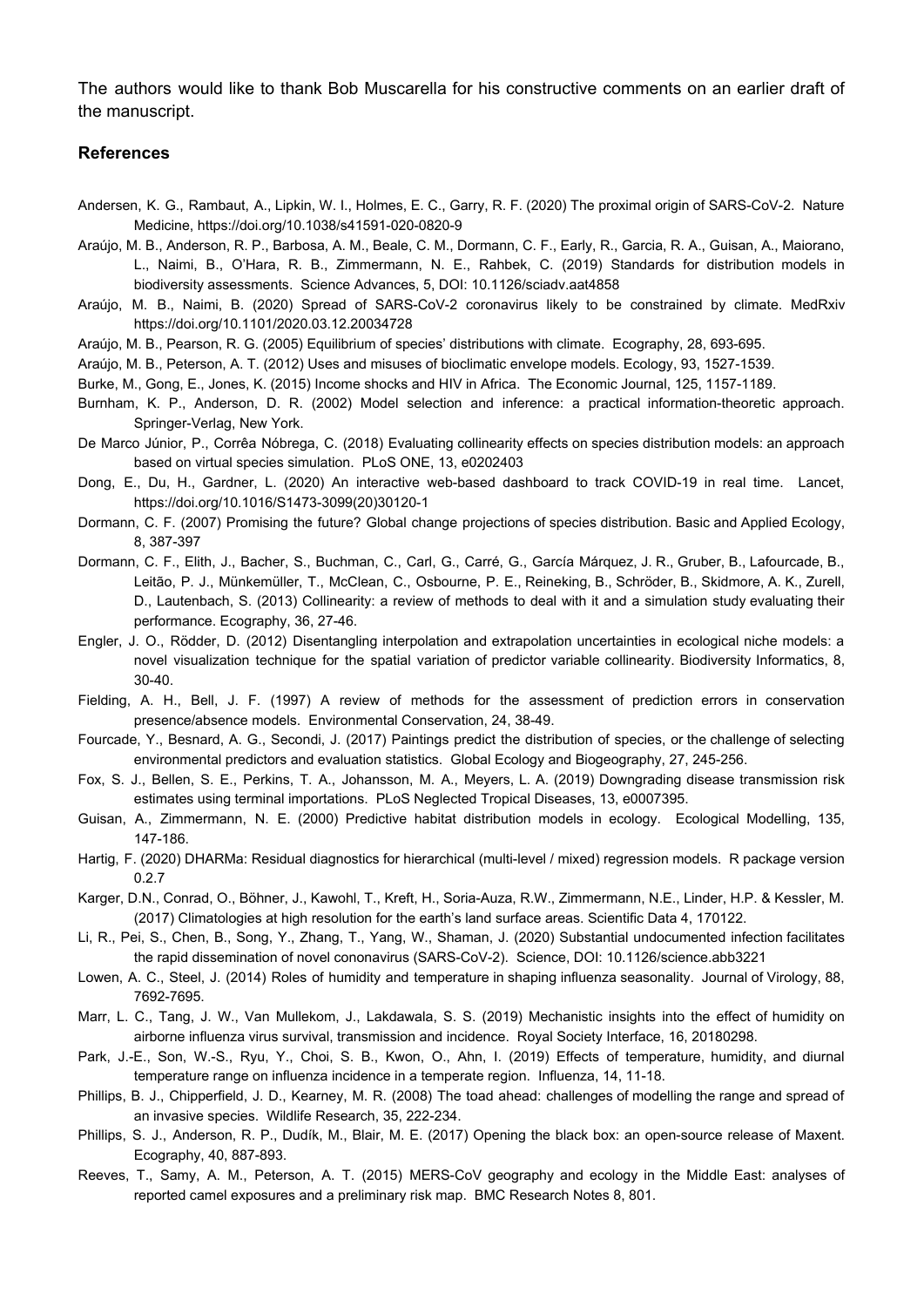- Rodgers, S. E., Zolnik, C. P., Matherm T. N. (2007) Duration of exposure to suboptimal atmospheric moisture affects nymphal blacklegged tick survival. Journal of Medical Entomology, 44, 372-375.
- Shapiro, L. L. M., Whitehead, S. A., Thomas, M. B. (2017) Quantifying the effects of temperature on mosquito and parasite traits that determine the transmission potential of human malaria. PLoS Biology, 15, e2003489.

Svenning, J. -C., Skov, F. (2004) Limited filling of the potential range in European tree species. Ecology Letters, 7, 565-573.

- Theoharides, K. A., Dukes, J. S. (2007) Plant invasion across space and time: factors affecting nonindigenous species success during four stages of invasion. New Phytologist, 176, 256-273.
- Thuiller, W., Araújo, M. B., Pearson, R. G., Whittaker, R. J., Brotons, L. , Lavorel, S. (2004) Uncertainty in predictions of extinction risk. Nature 430, 34
- Václavík, T., Meentemeyer, R. K. (2012) Equilibrium or not? Modelling potential distribution of invasive species in different stages of invasion. Diversity and Distributions, 18, 73-83.
- Williams, R. A. J., Folorunso, O. F., Peterson, A. T. (2008) Predictable ecology and geography of avian influenza (H5N1) transmission in Nigeria and West Africa. Transactions of the Royal Society of Tropical Medicine and Hygiene, 102, 471-479.
- Wood, S. N. (2017) Generalized Additive Models: An Introduction with R. Chapman and Hall/CRC, Boca Raton.
- Zhu, G., Peterson, A. T. (2014) Potential geographic distribution of the novel avian-origin influenza A (H7N9) virus. PLoS One, 9, e93390.